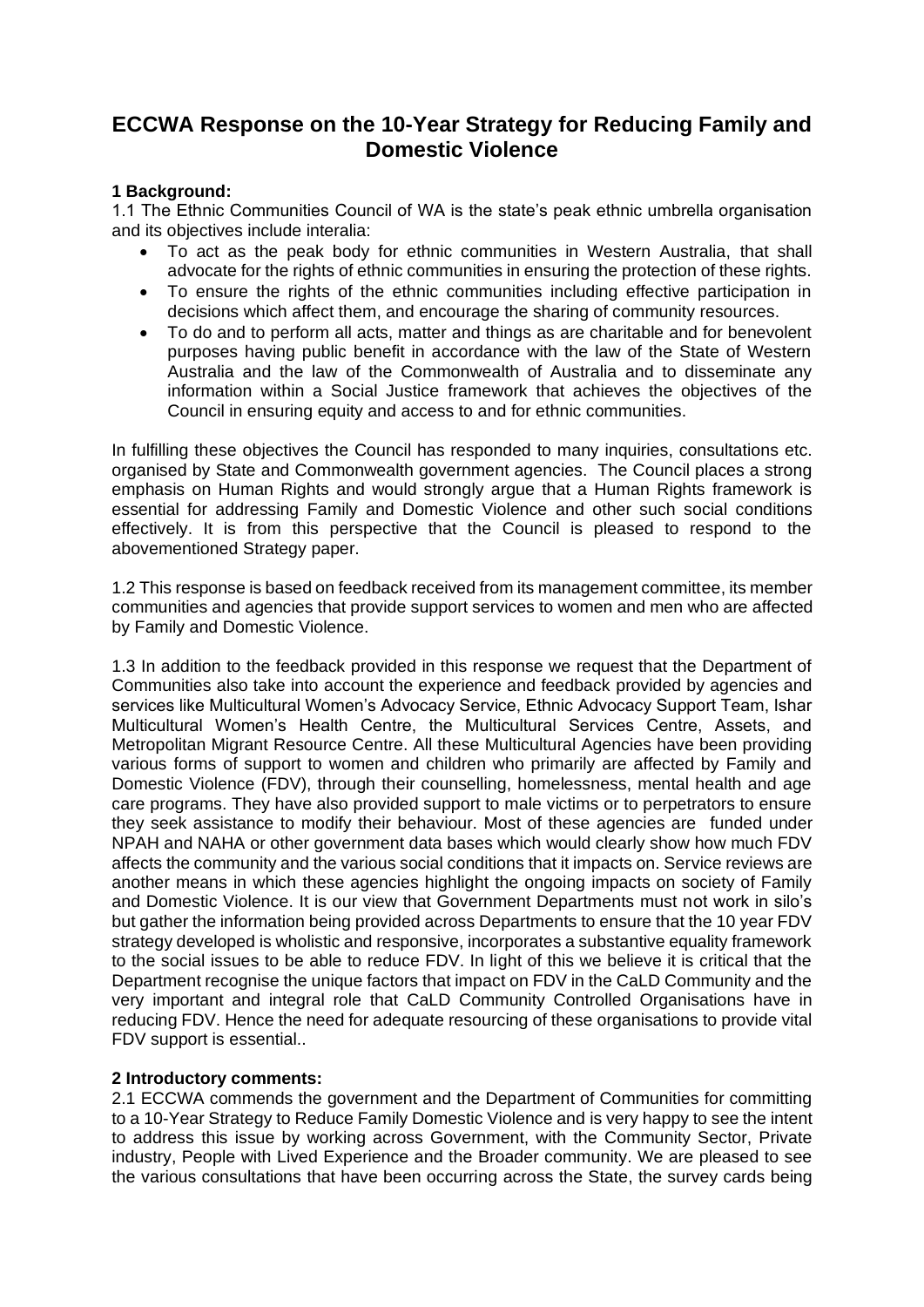made available in the Community and the Online survey. Also pleasing is the opportunity for submissions to be made to the Department and recognition that feedback needs to be obtained over a longer period, hence allowing groups to consult and discuss before making submissions. Also, the longer term approach of a 10 year Strategy is vital for some of the issues such as trauma that contribute to Family and Domestic Violence or people being at risk of FDV is imbedded in history, culture, society attitudes and are systemic in nature.

2.2 It is ECCWA's belief that FDV cannot be addressed with a "one size fits all" approach and it requires an approach that considers the various social and economic determinants that result in people being victims or perpetrators of FDV. In this regard it is commendable that the Strategy paper has indicated that "Western Australia has the second highest rate of reported physical and sexual violence against women, second only to the Northern Territory. It recognises that the rate of reporting has been steadily increasing over the last eight years and is likely to continue to increase as awareness about FDV is raised across the WA community. However, whilst it recognises that FDV is a significant issue for the Aboriginal Community and rightly so, we have been led to believe that the numbers of CaLD women affected are not sizable. Yet this is contrary to all the anecdotal information and evidence that the Refuges, Specialised DV services such as MWAS, ISHAR, EAST and CaLD Community Controlled Organisations have provided. The Homelessness Directions paper notes that **"**Family and Domestic violence is the leading cause of people seeking assistance from specialist homelessness services in Western Australia. In 2017-18, 45% of people who accessed specialist homelessness services in Western Australia had experienced family and domestic violence." ECCWA understands a significant proportion of women using the services of Refuges are from CaLD backgrounds. We have been advised that the police do not record the cultural ethnicity of victims and if this is the case then the question has to be raised as to how many of the 54000 incidents reported in 2016/2017 were of a CaLD background. This is an issue that the ECCWA is looking to pursue as we believe that this data is very important in determining the different responses that are needed to the various multicultural communities in WA.

#### 2.3 ECCWA

intersectionality of gender, age (youth and seniors), Aboriginality, ethnicity/faith, LGBTQI, disability, Non-English Speaking and other factors such as recency of arrival in Australia, are effectively considered and hence applauds the acknowledgement in the strategy "that the current service system is too difficult to navigate, and ultimately offers too little support for women and children and that the current mainstream service responses are not consistently accessible and inclusive for Aboriginal, CaLD persons, people with a disability or people who identify LGBTQ.

2.4 Given, all of the above it is very disappointing that the over -arching goals of the Strategy do not have a specific goal for CaLD persons identical to **Goal 1"Identify, challenge and change the structural, social and cultural conditions that support family and domestic violence including family violence as it impacts Aboriginal people ,families and culture.**  "ECCWA believes that given the growing CaLD population in Western Australia a specific goal like this for CaLD communities is an essential goal for a successful strategy.

ECCWA would however like to acknowledge the recent actions of the WA Government and Dept of Communities in recognising the importance of Aboriginal and CaLD Community Controlled Organisations in prevention strategies involving the education of Communities, the FDV sector in Cultural competence and the respective Aboriginal and Multicultural sectors in FDV education. It is a major step forward in helping to implement effective prevention strategies that are socially acceptable and this training will recognise the needs of the relevant community that in turn will hopefully influence the effectiveness of service delivery and supports. For CaLD women, if they do not receive an appropriate response when asking for assistance, they will often return to the perpetrator and will not seek support again. Hence having appropriate support systems that are not simply based on Crisis models and allow for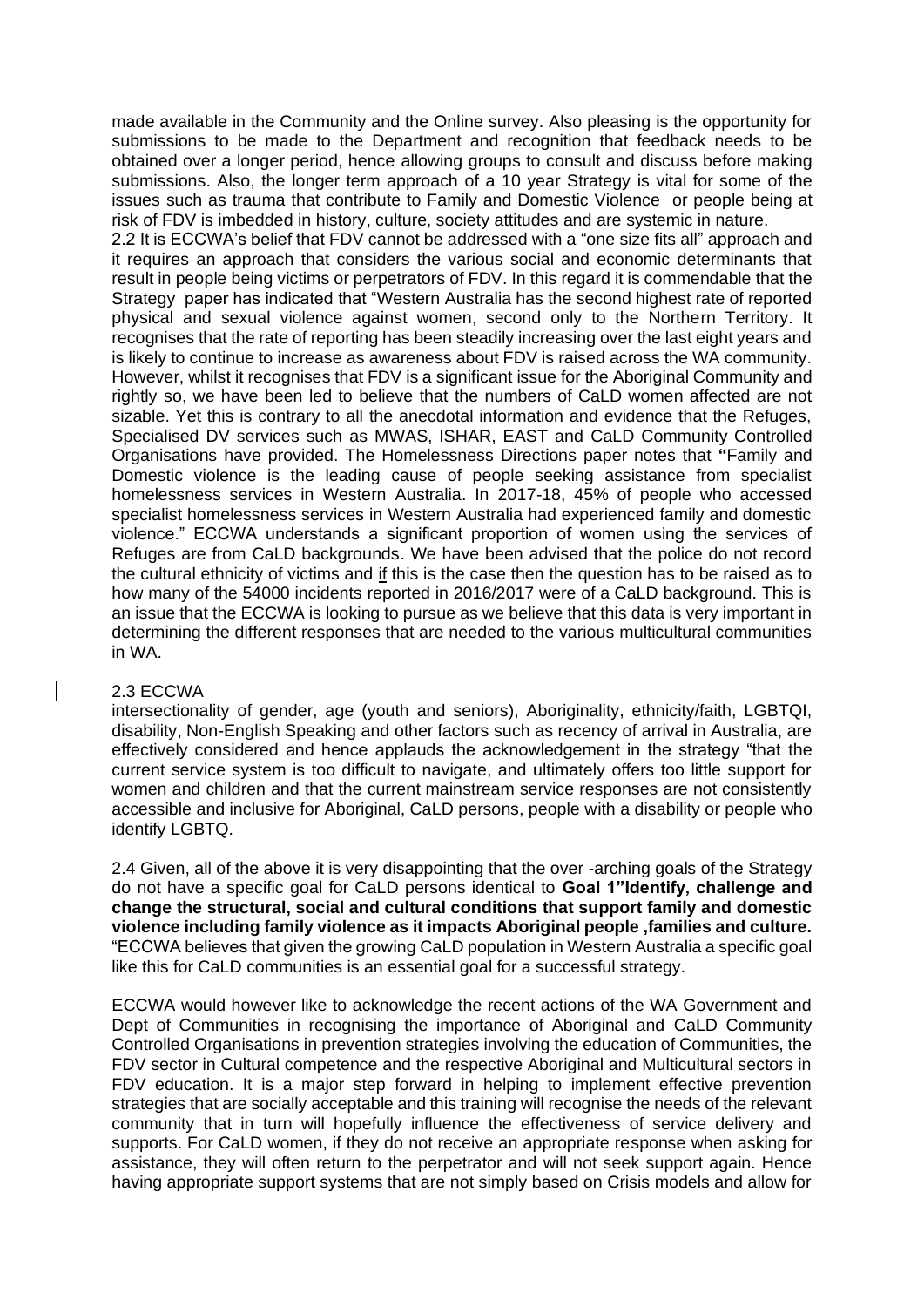responses that take into account cultural conditions and have the support of communities is vital.

## **2.5 Goal 2: Ensure women and children at risk of, or experiencing family and domestic violence are identified early, offered supports and protection and are supported to recover and thrive**.

ECCWA is fully supportive of this goal and believes that where CaLD women and families have access to culturally informed and CaLD led service responses that are inclusive and provide an environment of "'belonging" the more success there will be in keeping CaLD women and children safe. This is not to say that culturally secure mainstream services are not suitable but that it is critical that CaLD women have **a choice to** access a culturally secure FDV mainstream service or access a CaLD Community Controlled Organisations service response. Often, these organisations are already known to the women, which means accessing them for FDV support does not identify them to other members of the community. They have a good understanding of CaLD specific issues such as Immigration visa issues, they have an understanding of the trauma some women may have been exposed to prior to entering Australia. Often, they have a very in depth understanding of the Patriarchal culture and the Community relationships. They also understand the reasoning of women to often want the "violence to stop" but not to leave their partners and or their community. They also have connections to Communities that allow them to understand the likelihood of reactions such as risks of Honour killings etc. Lastly, often CaLD women will seek information about support services before they reach a crisis situation and want a support service that can guide them to a better situation hence often seek this information from organisations, they are familiar with. It is this organisation that would then assist the woman if required to access and understand the service system including crisis supports.

ECCWA also believes that enhancing victim safety would also occur if the needs of the individual were at the centre of responses to FDV—supports should be tailored to the needs of the individual rather than a one-size-fits-all approach and procurement policies need to adopt a substantive equality philosophy to ensure that specialist services i.e. "indigenous and CaLD controlled" agencies are considered preferred service providers for such services and are not forced to compete with mainstream providers on an unequal footing.

FDV women and children require long term support and unlike many other social issues, support services are often necessary for lengthy periods  $(2 - 4 \text{ years})$  hence support services must be person-centred, with the flexibility to help people for as long as they need it. This is even more so for CaLD clients due to Immigration visa issues that also mean often the woman has no income as her visa does not allow her to access income support from Centrelink. ECCWA wishes to emphasise the importance of the above as in addition to the barriers identified above people of CaLD backgrounds often face other barriers such as low proficiency in English, lack of access to interpreters, inability to navigate a complex unfamiliar system, racism and discrimination etc.

In addition, if CaLD women who attend hospitals can immediately be referred to CaLD Community Controlled Organisations so that they can get advice or be linked for further support without alarming their partner or having to seek support services themselves upon discharge this would enhance their safety and ensure early support. We are aware that often, interpreters are not used or appropriately used, that risk assessments are done on a "tick and flick" basis with little understanding by the woman.

ECCWA believes that all FDV support services must be **accessible and integrated, ie** unless services collaborate and work together, provision of holistic, wrap-around support that addresses the needs of families and not just individuals, will not become a reality. Often, we see the need for support for not only the women but the children, and for many families, they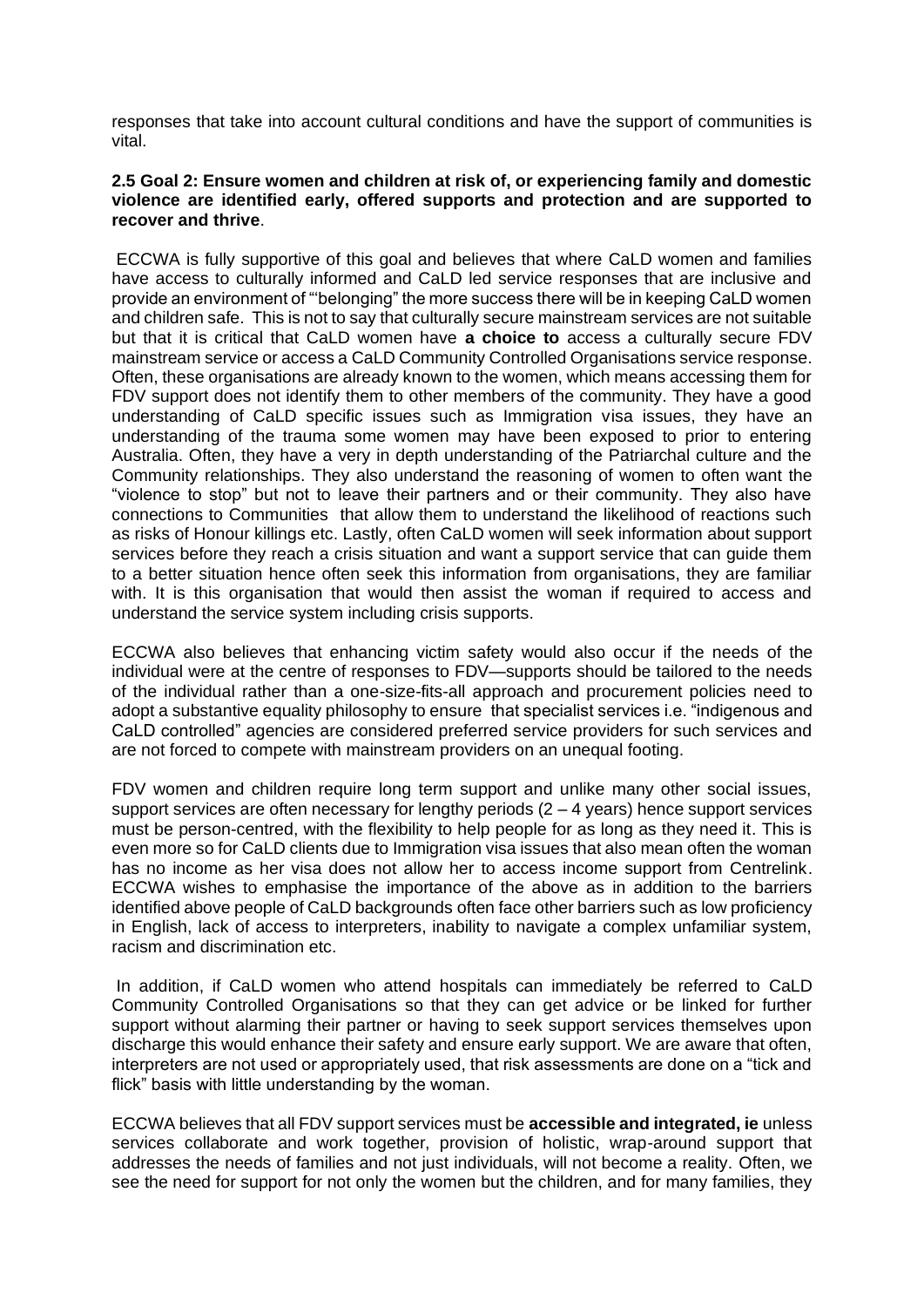want support for the perpetrator too that allows the violence to stop as they wish to remain in the relationship and our service system currently is geared to supporting separation. Keeping the family together, is very prevalent in CaLD communities particularly as many are communities that believe in extended family systems.

Furthermore, when referring to choice of service providers **meaningful choice** will not be available if the policy of mainstreaming is implemented mindlessly and if place-based service provision ignores the reality of the demographic distribution of CaLD and indigenous communities i.e. a much wider interpretation of "place" has to be adopted to ensure this is effectively addressed and government procurement policies should be such that specialist services i.e. "indigenous and CaLD controlled" agencies are considered preferred service providers for such services and are not forced to compete with mainstream providers on an unequal footing.

The Department of Community Development (a previous iteration of the Department of Communities) to its credit (some ten years ago) ensured that the tender for one of nine Homelessness services was worded such that the successful applicant was a "CaLD controlled" agency. Such an approach needs to continue if people from culturally and linguistically diverse backgrounds are to have a meaningful choice between accessing specialist or mainstream services.

All of the above would improve the support services available to women but require both CaLD Community Controlled Organisations to be adequately resourced for FDV and for culturally secure FDV mainstream services to also be adequately resourced.

## **2.6 Goal 3: Ensure perpetrators are held to account and supported to change their behaviour.**

**ECCWA supports this goal** but again, sees a need for an individual based response rather than a one-size-fits-all approach. We totally agree with the goal and its priority areas to achieve behaviour change through interventions for men, that legal systems be fair and just and that service delivery is coordinated and collaborative and organised around the shared principle of safety first. We believe however that how these interventions are made available and accessed should be developed with the communities involved. Current approaches to have legal mandatory participation has not been successful for CaLD men and we believe that getting the involvement of Community leaders to not only participate in the education of what is Domestic Violence is important but that we need to engage them in taking a leadership role in ensuring that behaviours change for identified perpetrators.

These leaders must become part of the "web of accountability". If this occurs, we will be able to see communities take leadership in reducing FDV. This means getting Community leaders to stand up and be counted, appropriate training offered to them and then supported to be ambassadors against Family and Domestic Violence. Community leaders are often men and we need the Dept of Communities to see the value in funding a CaLD controlled agency to lead this initiative and training.

## **2.7 Goal 4: Create an inclusive and responsive service system that prioritises safety, is risk informed and collaborative.**

ECCWA is totally supportive of this goal and is pleased to see that the factors limiting the degree and effectiveness of CCR have been highlighted. The capacity and resources of services being a primary issue that has been highlighted for a long time.

Furthermore, the ECCWA would like to recommend that consideration be given to creating a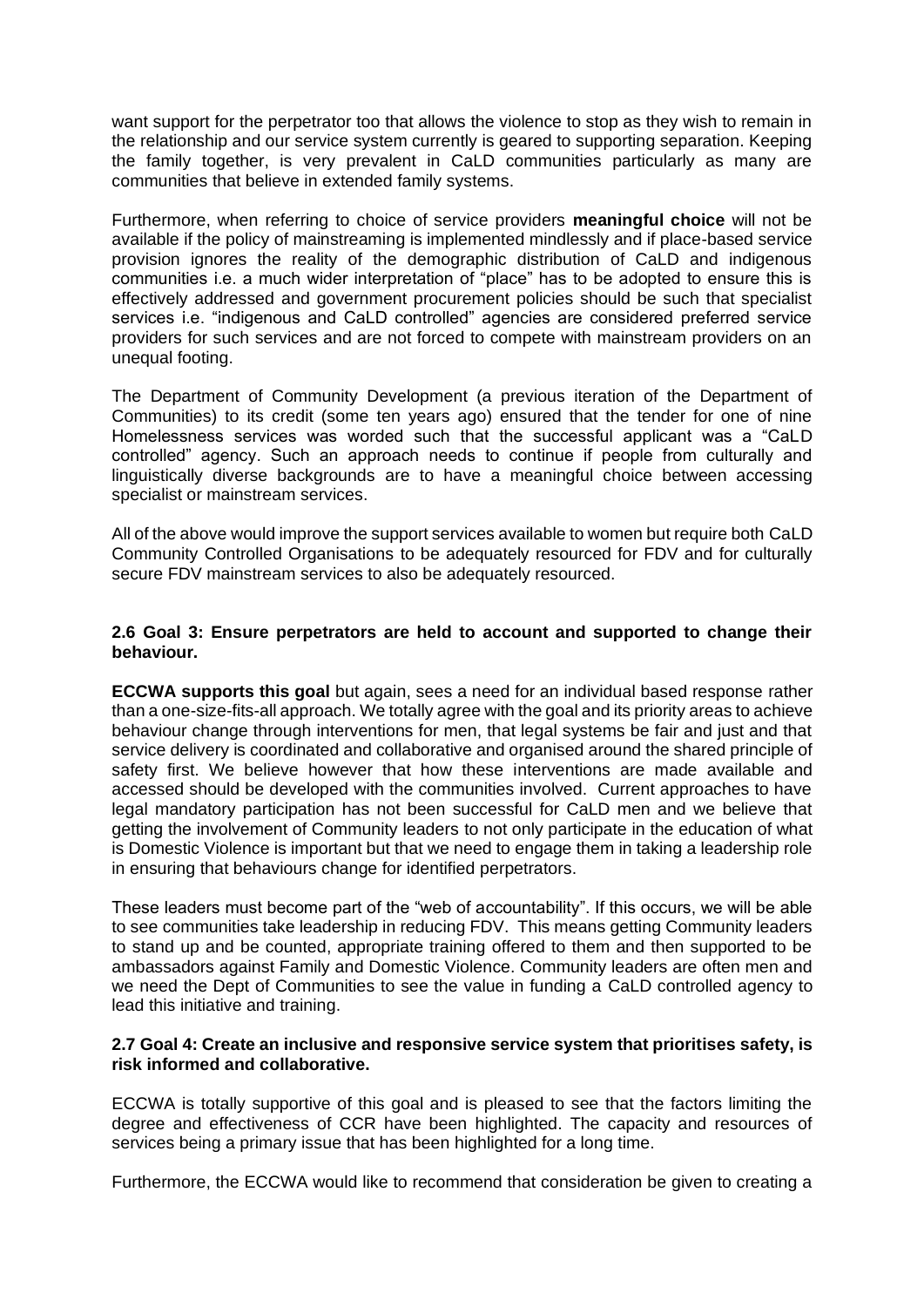Multicultural HUB that is designed on the successful integrated models in WA such as George Jones Advocacy Centre, and Family Support networks. There are many CaLD Controlled agencies providing many excellent services that could come together to deliver highly effective and supportive services for families affected by FDV. Appropriate support and resourcing from the Department would be invaluable. There is already significant goodwill amongst the Multicultural Organisations who wish to assist in the reduction of FDV in CaLD Communities.

# **3.1 Vision**

The proposed vision i.e. "A future where all Western Australians live free from family and domestic violence, and where women and children are safe, respected, valued and treated as equals in private and public life. -This is a vison supported by the ECCWA unreservedly.

# **3.2 Principles**

ECCWA believes that all principles mentioned in the Strategy paper are important and is in agreement with what has been conveyed under the following in the context of the above comments: It also wishes to stress that **principle h)** needs to have all service systems funded appropriately or though the principle is valid, reality will see different actions and outcomes by agencies.

- a) All Western Australians are entitled to be equally valued and respected regardless of age, gender identity, culture, religion, education, ability or health.
- b) All Western Australians have the right to live in respectful, supportive and safe relationships and to feel safe and secure in their homes.
- c) Family and Domestic Violence is everyone's concern, and ending it is everyone's responsibility.
- d) Women's and children's safety and wellbeing is paramount, and prioritised in all areas of legislation, service delivery, service and system design, and social policy development.
- e) Perpetrators of family and domestic violence are responsible for their choices to use violence and abuse.
- f) Solutions are place based, person centred and culturally safe, informed by understandings about trauma, culture and other available evidence.
- g) Systemic racism and inequality is identified, challenged and eliminated.
- h) The Service system has No Wrong Door. Regardless of funding stream or remit,services are accessible and responsive to the diverse needs of people impacted by family and domestic violence.
- i) Remote and regional service delivery is flexible and responsive to person and family need.

We would like to emphasise from the perspectives of ensuring right solutions are delivered in the right places and that people are provided with appropriate and timely assistance regardless of where they seek assistance the FDV system, mainstream services have to be complemented by services provided by Indigenous and CaLD controlled agencies.

# **4 Conclusion**:

The Council commends the Department of Communities for the consultations it has held and the 10 year Strategy paper that was drafted.

CaLD western Australians are entitled to government funded services that are culturally and linguistically appropriate to their needs and this will not eventuate in this case unless the 10- Year Strategy on Family and Domestic Violence reflects the views and recommendations contained in the body of this report.

For further information about this proposal please contact Ramdas Sankaran, President